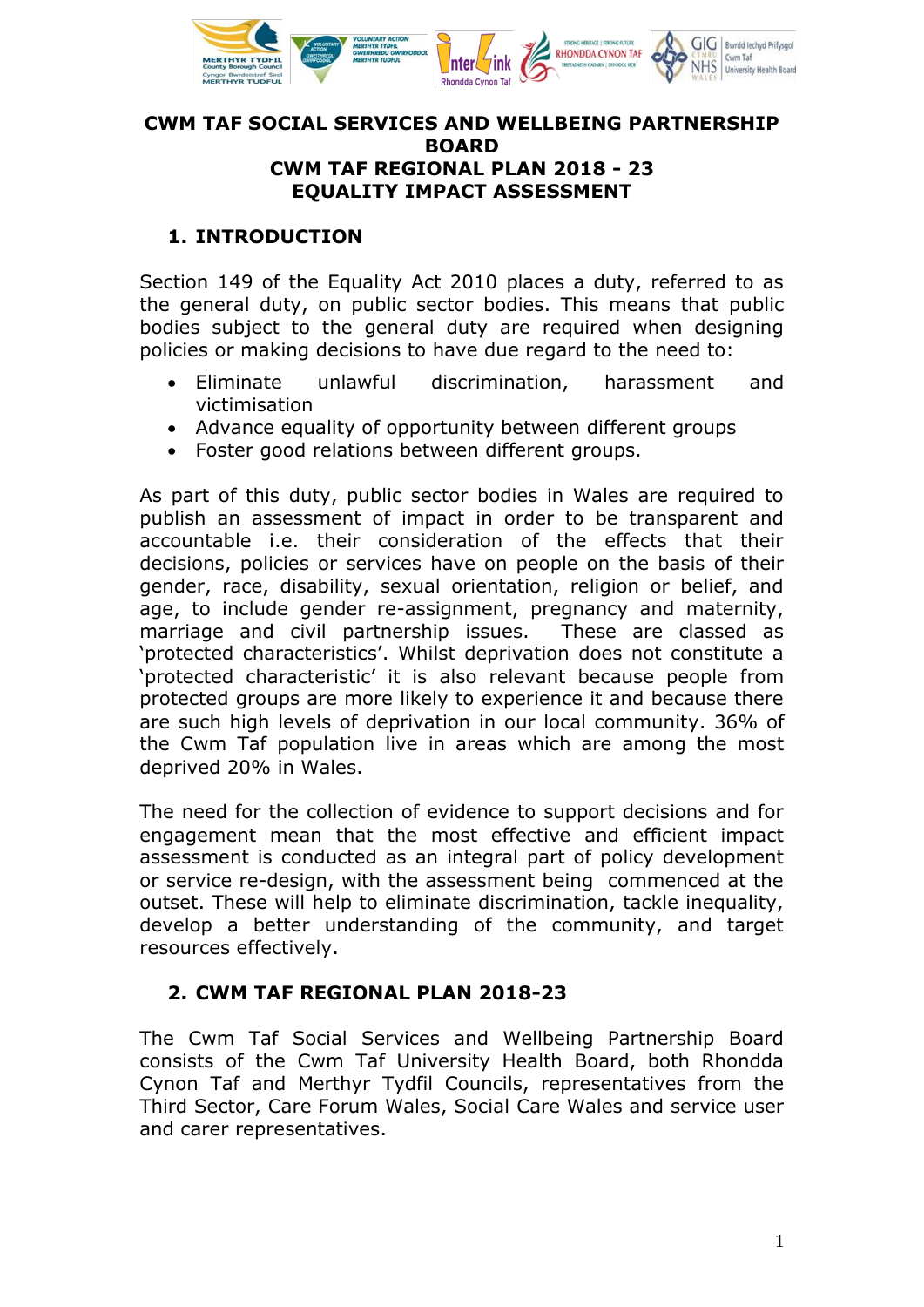The Cwm Taf Regional Plan which must be produced by April 2018 will set out how the Partnership will respond to the findings of the Cwm Taf Population Assessment published in April 2017. It is a fiveyear plan, which outlines the range and level of services to be provided in response to the needs for care and support identified in the population assessment. The Social Services and Well-being (Wales) Act 2014 (SSWB Act) requires that the Partnership Board must prioritise the integration of services in relation to:

• Older people with complex needs and long-term conditions, including dementia

- People with learning disabilities
- Carers including young carers
- Integrated Family Support Services
- Children with complex needs due to disability and illness

Due to the scale and complexity of the Regional Plan, we have taken an iterative approach to the equality impact assessment. As a high level corporate, overarching plan it is not intended to be a definitive statement on the potential impact on protected characteristic groups. As a strategic document, it is intended to describe our current understanding of the likely impact of the Plan at a high level on the communities of Rhondda, Cynon, Taf and Merthyr Tydfil. It seeks to include initial observations which will require more detailed analysis. The more detailed work will be undertaken as part of the specific service changes to be delivered which will also be subject to equality impact assessment as appropriate.

For example, EIAs have been undertaken for the following which are relevant to the Cwm Taf Regional Plan:

- Cwm Taf Carers Strategy
- Stroke Services Redesign
- Developing a Strategic Direction for Older Person's Mental Health Services
- Cwm Taf Joint Commissioning Statement for Older Peoples Services 2015-25
- Cwm Taf Joint Statement of Strategic Intent: Children, Young People and Adults with Learning Disabilities (that include autism and complex needs) and their families

This EQIA addresses the following questions:

- Does this strategy help eliminate discrimination?
- Does this strategy help promote equality of opportunity?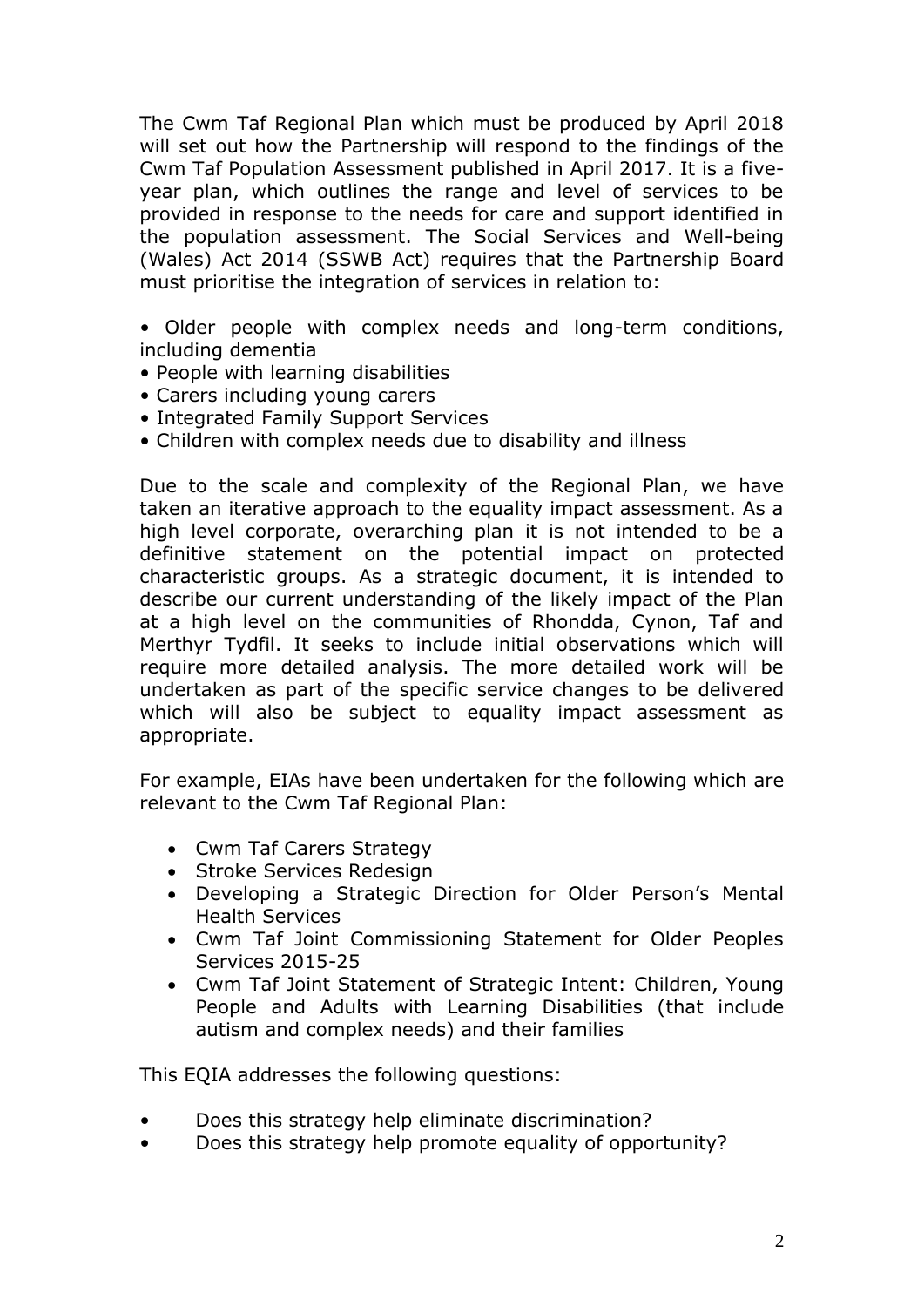• Does this strategy help foster good relations between people possessing the protected characteristic and those that do not?

## **3. DRIVERS FOR CHANGE**

The Cwm Taf Social Services and Wellbeing Partnership faces and will continue to face significant challenges, particularly in terms of improving outcomes for our communities, system sustainability, service quality and performance, and ensuring the financial health of the partner organisations. These challenges to the Partnership mean that, whilst huge strides have been made in recent years, the status quo is no longer an option.

The Well-Being of Future Generations (Wales) Act (2015) looks to future-proof our communities to ensure that they are protected from pressures that threaten their viability and survival. This means that in meeting pressing short term needs, we must also make every effort to safeguard the long term interests of our local communities by addressing intergenerational challenges such as health inequalities, raising skills and mitigating the impact of climate change.

Implementation of the Social Services and Well-Being Act (2014) continues to be a priority focus for the Cwm Taf Social Services and Wellbeing Partnership Board, as we look to implement the Cwm Taf Regional Plan and deliver improved integrated services for our local communities, supported where appropriate with the introduction of joint commissioning arrangements and pooled budgets.

The Regional Plan contains detailed information about our integrated approach. The Statements of Intent and Strategies developed by the Cwm Taf Region (summarised in the Regional Plan) are all based on the premise of delivering integrated services to people of all ages, recognising the contribution from a range of partners, not just health and social services. We want to build on our existing partnerships but also create new ones. Our approach to integration also means that for those people needing care and support, they must be able to say:

*"My care is planned by me with people working together to understand me, my family and carer(s), giving me control and bringing together services to achieve the outcomes important to me."*

This statement comes from the Welsh Government Framework for Delivering Integrated Health and Care for Older people but it is valid for service users and carers of all ages, including those with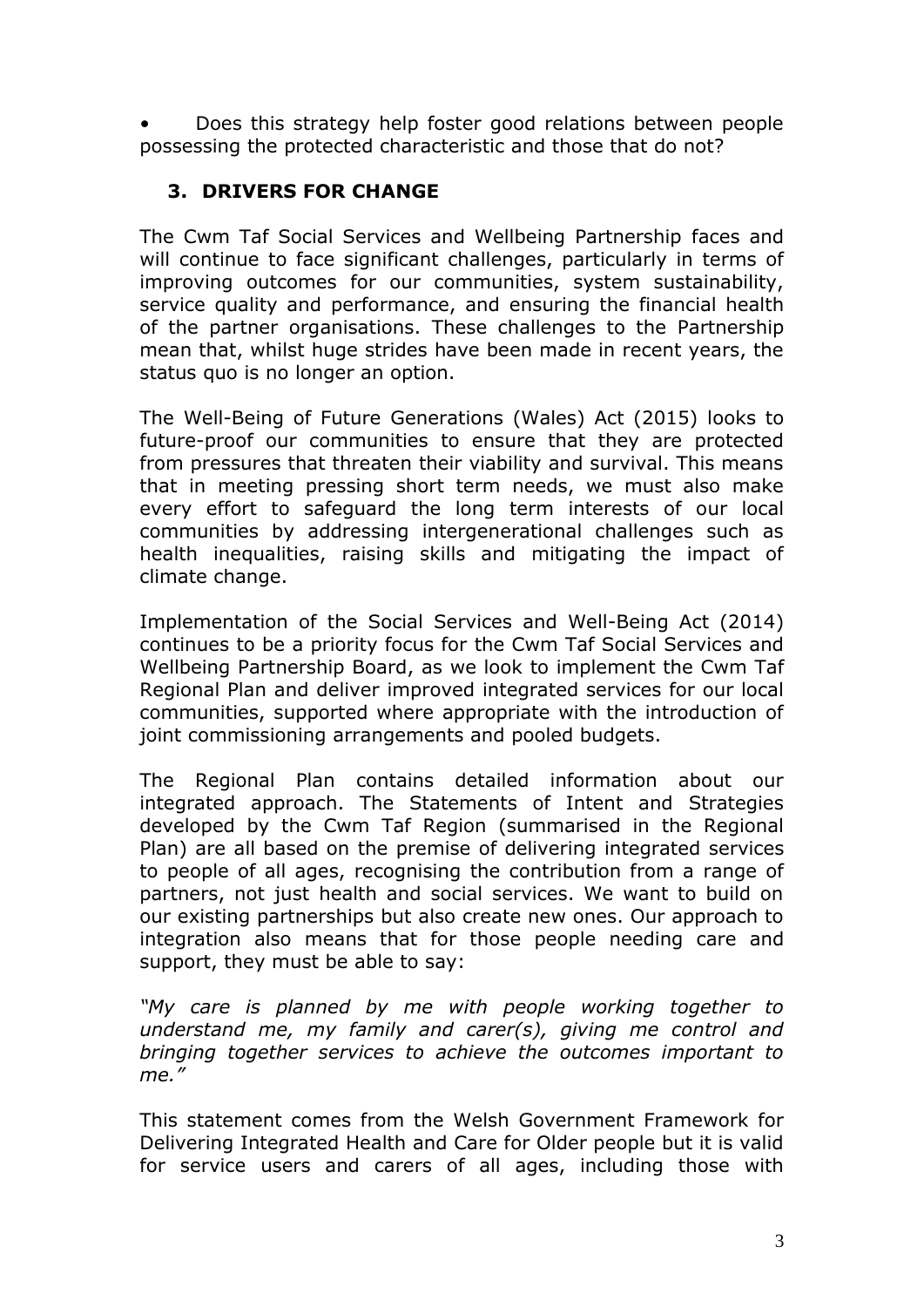protected characteristics. We want to use coproductive approaches to listening to, working with and acting on what matters to our citizens and communities, responding to their aspirations and concerns.

All of the Statements of Intent describe service models which offer a continuum from prevention and universal services through early intervention for those with emerging difficulties to specialist support. Each Statement of Intent illustrates their model differently but the approach is the same.

All our plans must work to deliver the national wellbeing outcomes required by the SSWB Act - the link for the National Outcomes Framework for people who need care and support and carers who need support can be found here <http://gov.wales/topics/health/socialcare/well-being/?lang=en>

This framework

- Describes the important well-being outcomes that people who need care and support and carers who need support should expect in order to lead fulfilled lives.
- Sets national direction for services to promote the well-being of people in Wales who need care and support, and carers who need support.
- Provides greater transparency on whether care and support services are improving well-being outcomes for people using consistent and comparable indicators.

All these drivers for change are intended to improve services for people who need care and support and carers who need support. By the nature of some of their needs, this will include people with protected characteristics.

# **4. SERVICES**

Our Population Needs Assessment produced in April 2017 emphasised the need to look at the whole person and not just one problem they might experience.

<http://www.ourcwmtaf.wales/cwm-taf-population-assessment>

8 briefing documents are available on the following client groups/core themes:

- $\triangleright$  Carers
- $\triangleright$  Older people
- $\triangleright$  Health, physical disabilities and sensory impairment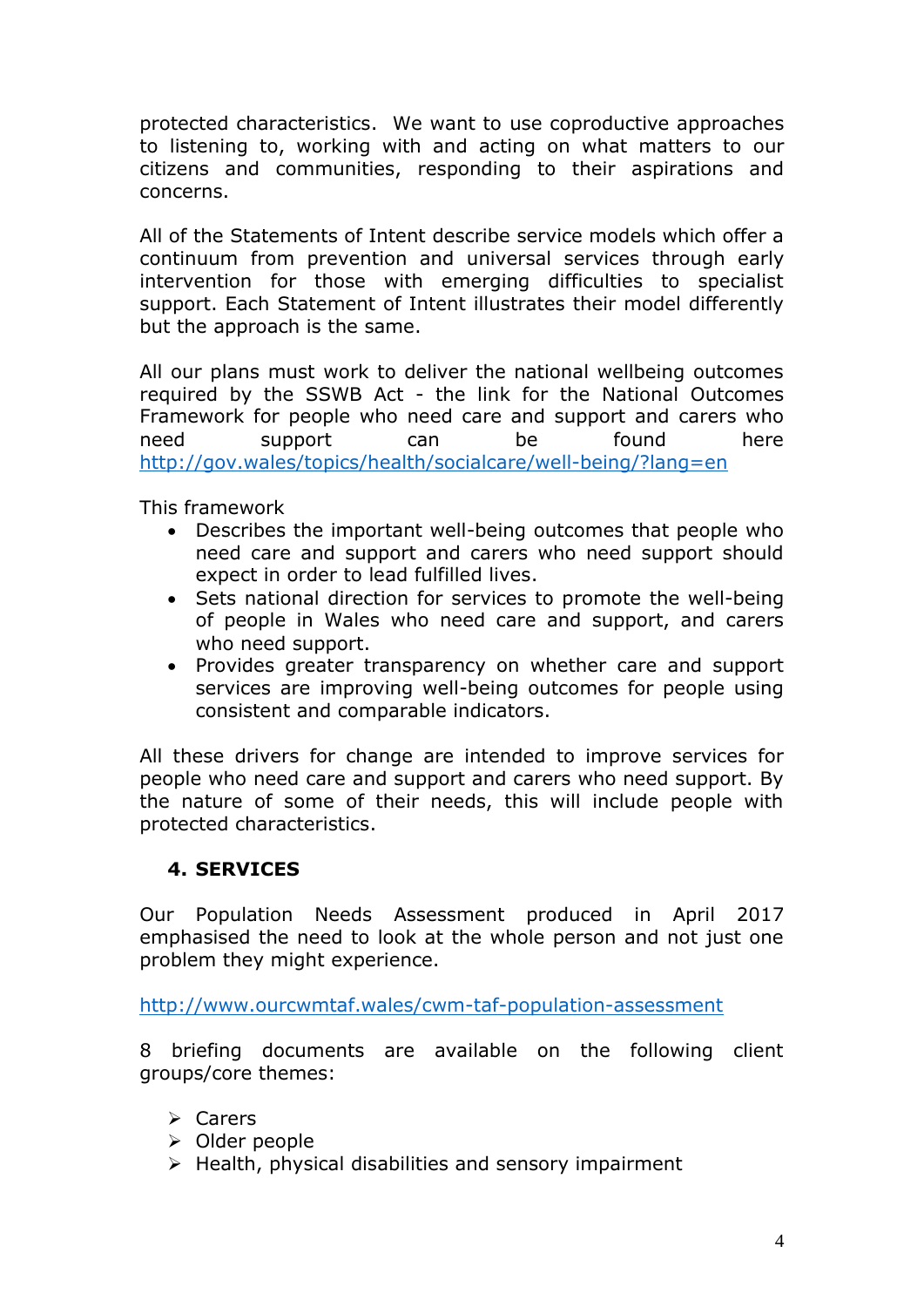- $\triangleright$  Learning disabilities including autism
- $\triangleright$  Mental health
- $\triangleright$  Children and young people
- $\triangleright$  Violence against women, domestic abuse and sexual violence

The Population Assessment has informed the development and implementation of the Cwm Taf Regional Plan. It identifies a range of issues that matter to people in relation to their needs for care and support.

The priorities and actions within the Cwm Taf Regional Plan will be reviewed annually to monitor progress. They will be amended as appropriate, to ensure that we empower and enable people in Cwm Taf who need care and support to live the best lives they can and achieve the outcomes that matter to them.

Improvements in health care and more effective medical interventions, together with a greater emphasis on prevention and public health activities, have led to the population as a whole living longer. In spite of these successes, inequalities still remain in how these benefits are realised across our population and local communities.

The Regional Plan includes a number of joint Statements of Intent for specific client groups. Rhondda Cynon Taf (RCT) County Borough Council, Merthyr Tydfil County Borough Council and Cwm Taf University Health Board have worked together to develop the following:

a) Joint Commissioning Statement for Older People's Services which describes a strong and shared commitment to deliver a new model of integrated health and social services for our older population. The link is:

[http://www.rctcbc.gov.uk/EN/Resident/AdultsandOlderPeople/JointC](http://www.rctcbc.gov.uk/EN/Resident/AdultsandOlderPeople/JointCommissioningStatementforOlderPeoplesServices201525.aspx) [ommissioningStatementforOlderPeoplesServices201525.aspx](http://www.rctcbc.gov.uk/EN/Resident/AdultsandOlderPeople/JointCommissioningStatementforOlderPeoplesServices201525.aspx)

b) Cwm Taf Statement of Strategic Intent for Children, Young People, Adults with Learning Disabilities (that includes autism and complex needs) and their families is:

[http://democracy.merthyr.gov.uk/documents/s37479/Appendix%20](http://democracy.merthyr.gov.uk/documents/s37479/Appendix%204.pdf) [4.pdf](http://democracy.merthyr.gov.uk/documents/s37479/Appendix%204.pdf)

c) Joint Commissioning Statement for children and young people (currently being finalised).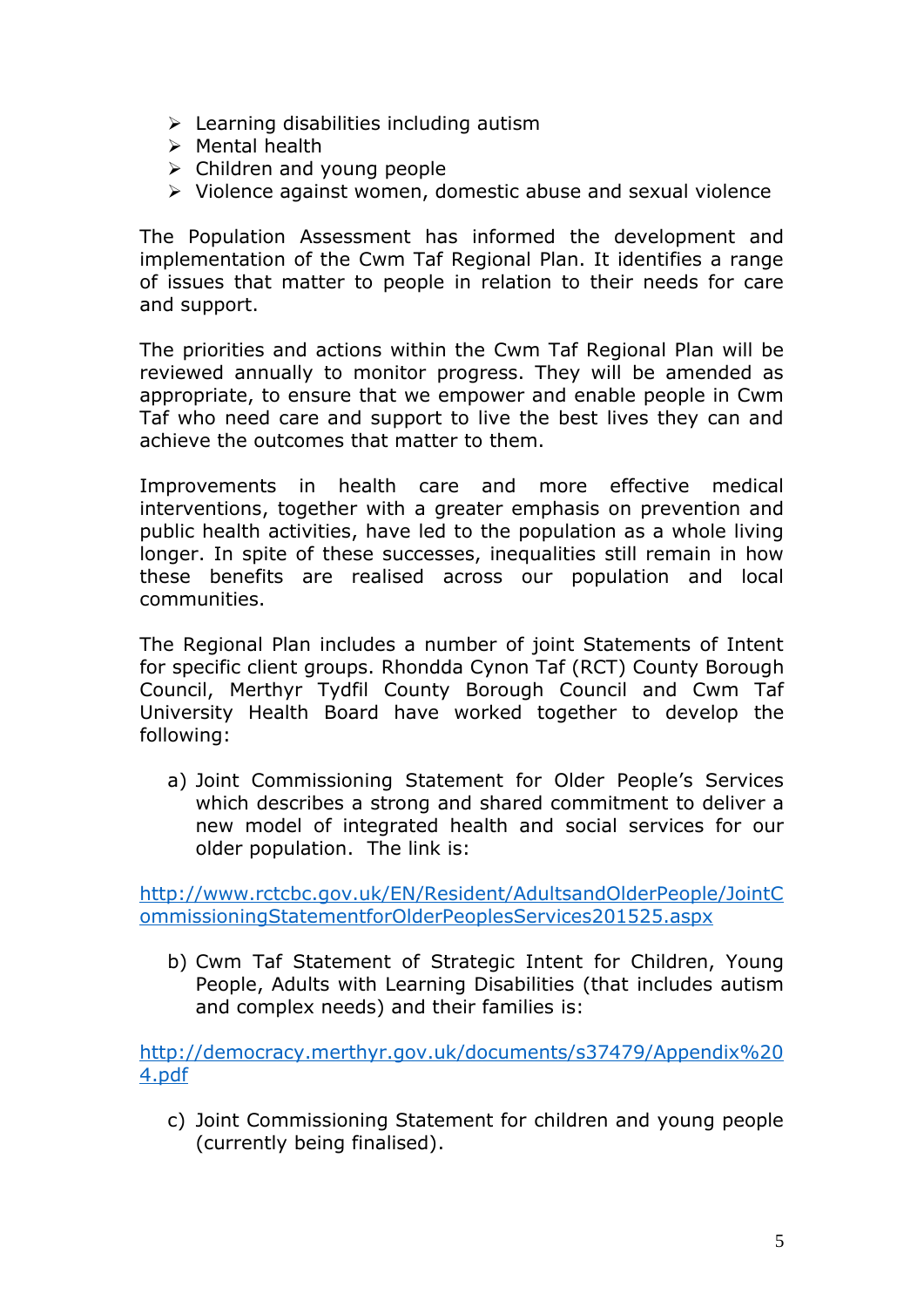The invaluable role of the Third Sector has also been recognised and the plans and priorities outlined in the Statements have been developed with this extended sense of partnership in mind.

# **5. UNDERSTANDING THE DEMOGRAPHIC PROFILE**

Information relating to the local community is based on Public Health Observatory and 2011 Census information. Staffing information is based on the Electronic Staff Record (ESR). It is limited to data that is collected and available at this point in time.

Cwm Taf includes 4 localities which are Rhondda, Cynon Valley, Taf Ely and Merthyr Tydfil. It has an ageing population, recognised health inequality (Inverse Care Law) and high levels of deprivation. There is an associated lower life expectancy (8 less years for males and 6 less years for females between the poorest and most affluent areas within our own community), shorter good health (the lowest in Wales) and high incidence of multiple morbidities including stroke.

The population is growing and there is low employment and low levels of academic achievement.

In addition to the details contained in the Population Assessment, the following information is also relevant in relation to protected characteristics.

## **Gender**

There are a very slightly higher proportion of female residents living in the Cwm Taf area and this is broadly consistent with the rest of Wales. Women are expected to live longer than men so may need more access to services if they become increasingly frail. Women are more dependent on public transport and the importance of providing locally based services within community settings as far as possible is an important element of our service plans.

Men and women experience loneliness differently, as evidenced in the report "Evaluation of the Isolation to Integration Project" completed in May 2015 which looked at the issues of isolation and loneliness in the over 65s population in RCT. Studies have linked male loneliness to the lack of a spouse or partner. Women tend to develop relationships with a wider network of people which means they have access to a larger resource that can cushion and support them during times of need.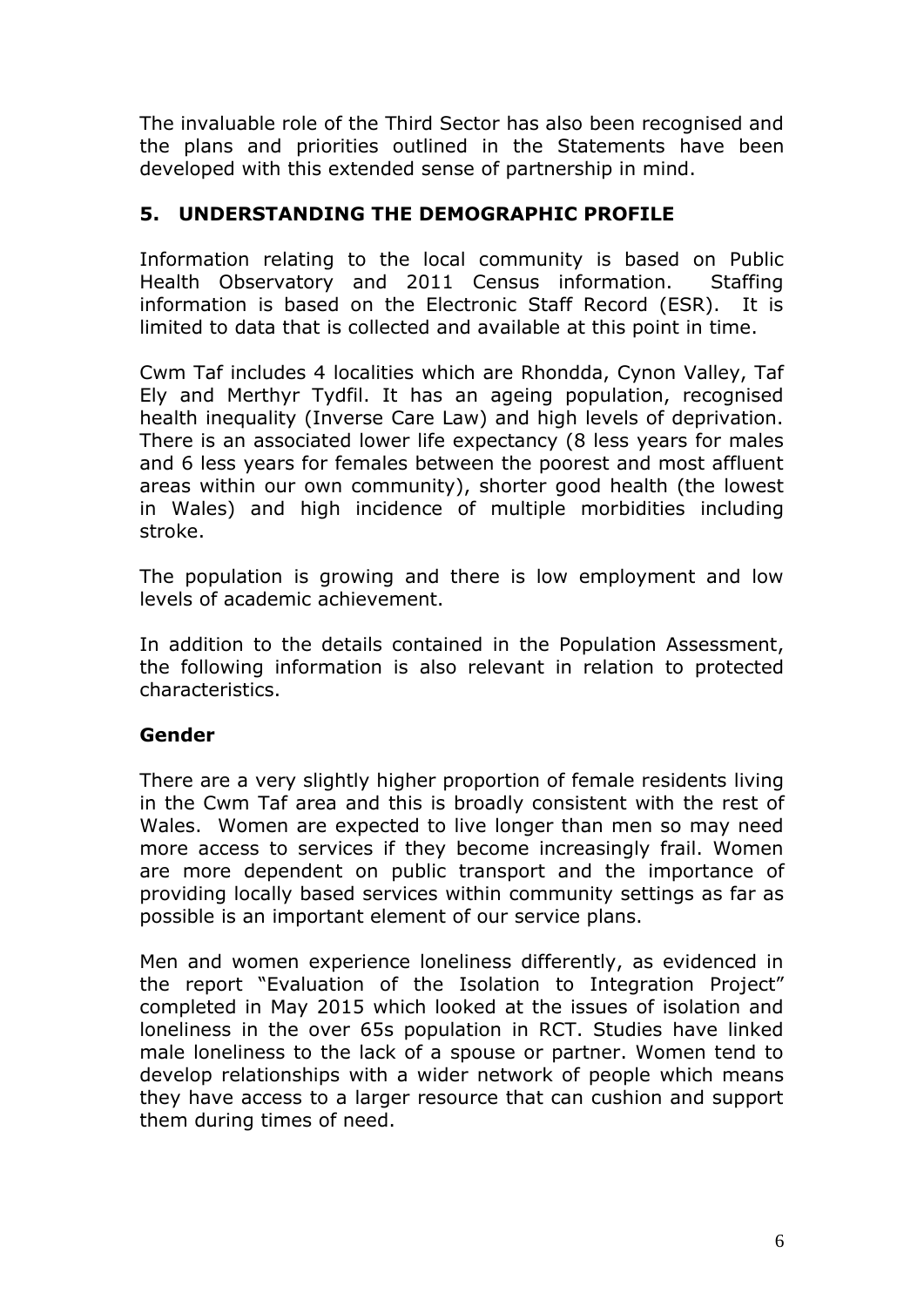## **Age**

The 2011 Census indicates that Cwm Taf has a slightly higher proportion of younger people than Wales as a whole, particularly in the 0-4 and 5-15 bands. Other groups are broadly consistent with the rest of Wales, except for 25-44 group and 65-84 age band which is 1% higher.

In 2015, there were 89,772 children and young people aged 0-24 living in Cwm Taf which represent 30% of the total population. The 0-24 age population group has been declining in Cwm Taf since 2011.

In Cwm Taf there are over 53,000 people over the age of 65 and over 23,000 people over 75. The Local Authorities successfully support more than 5000 people over 65 to live in the community which suggests that there are more than 48,000 people living in the community without formal support.

Current projections see a rise in the total adult population of Cwm Taf to 237,930 by 2030, an increase of 2.7%. However, this figure masks a disproportionate increase in the older population. Overall, the population under 54 will decrease by c. 14,000 (10%) whilst we expect the number of older people to grow much more rapidly. By 2030, people over 65 years will increase from 53,060 to 69,210 (30.4% increase) and people over 80 years will increase from 13,270 to 22,740 (71.3% increase).

Meeting the needs of an increasingly ageing population will be a key challenge. In the current economic climate, the relative (and absolute) increase in people who are economically dependent and, in some cases, care-dependent, will pose particular challenges to individuals, families, communities and public sector organisations.

Without a change in approach and service redesign, projecting the current proportion of over 65s in receipt of community services or in care homes to the increased population figures, indicates a significant level of demand with a need for increased places and associated financial pressures.

In addition to care needs (considered further below eg under Disability and Health) there are a range of other issues. For example, older people are less likely to have access to a car which highlights the need for services to be as local as possible, within their own homes and communities.

Implications of lower income levels, reliance on benefits and issues such as fuel poverty and digital inclusion will also cause difficulties for many older people and may prevent them from participating in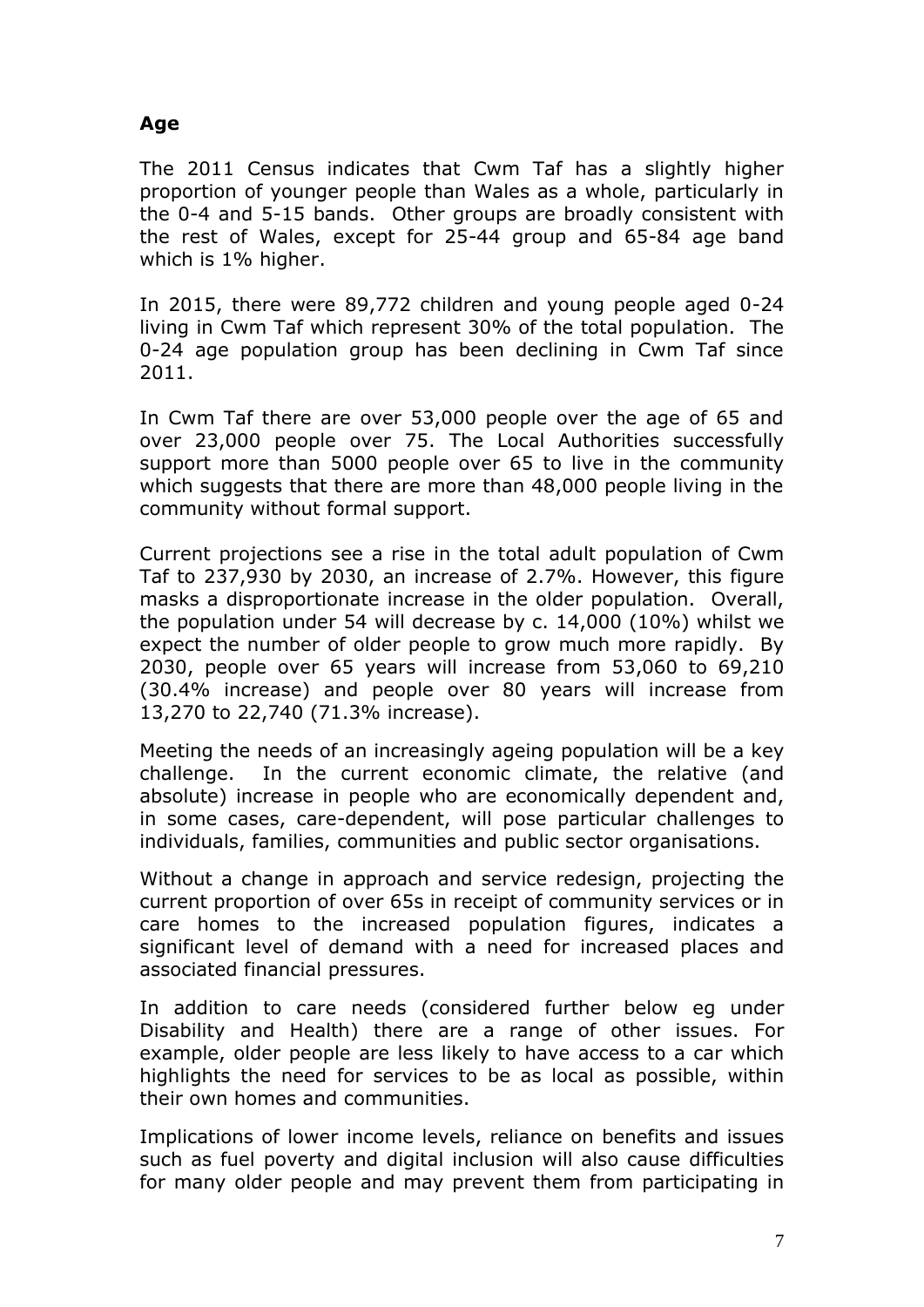health and wellbeing activities, accessing information or services or contribute to them becoming socially isolated. Older people are more likely to live alone which can present problems if they become unwell or have been in hospital and unable to be discharged without support.

# **Disability**

Cwm Taf has a significantly higher proportion (2.8%) of residents who declare that their day to day activities are 'limited a lot' and a slightly higher proportion whose activities are 'limited a little' as described in Census 2011 categories. This is consistent with the age profile as more than half of men and women over 65 years say that they have a limiting long term illness (How Fair is Wales 2011). Disabled people are ten times more likely to report ill health and also approximately half are likely to experience mental ill health (How Fair is Wales?).

People who have a disability are twice as likely compared with people without a disability to have no access to a car (Office for Disability Issues 2009). Disabled people are also less confident in using public transport because of physical access issues but also because of staff attitudes (Framework for Action on Independent Living 2012).

The numbers of people with sensory impairments will increase with age. Such people may have difficulty accessing services and participating in activities that promote their health and wellbeing or social inclusion as well as maintaining independent living in their own homes.

# **Ethnicity**

Cwm Taf has lower representation from ethnic groups other than white than Wales as a whole. However there are Polish, Portugese and Czech people living in the local community and their access issues will need to be considered in terms of language issues and availability of transport.

Language can represent a barrier in accessing public transport (Public Transport Needs of Black and Minority Ethnic and Faith Communities, Department of Transport 2003) and services generally. It can also limit understanding during diagnosis, treatment and during recovery. The use of translation services may be appropriate and there are policies in relation to these services.

Evidence shows that people from different ethnic groups respond differently to health promotion campaigns which may not be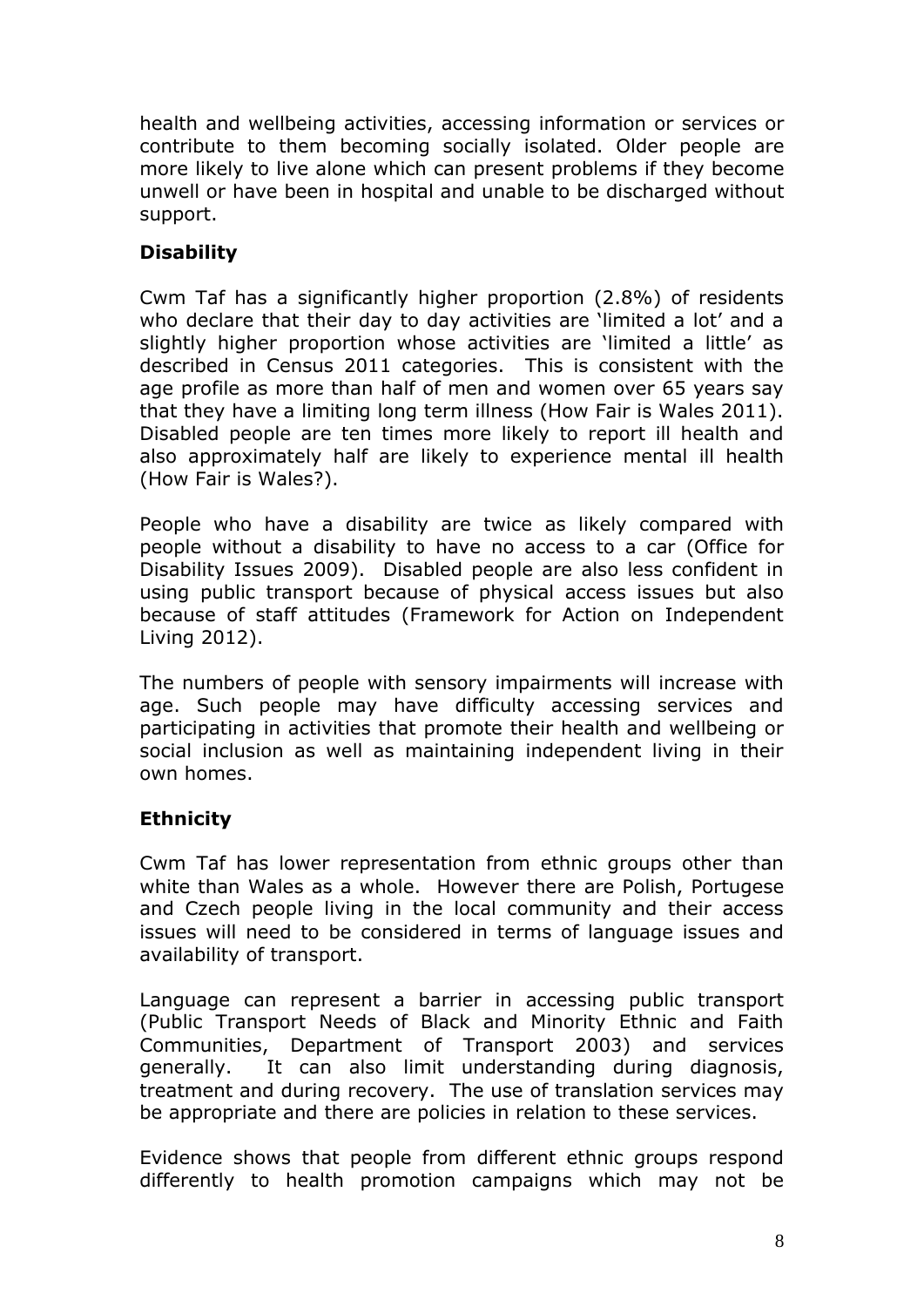sensitive to language or cultural differences. In planning and delivering health and wellbeing activities, providers need to be mindful of these issues. However, the importance of family and community support networks is well recognised by many ethnic groups which will be helpful in building community capacity. The Isolation to Integration report found that ethnic minority elders may be among the most lonely in their communities.

The Health ASERT Programme Wales, investigated health issues among ethnic minority groups, refugees/asylum seekers and gypsy travellers and resulted in a series of reports on these issues (Papadopoulos and Lay, 2005; Aspinall, 2005, 2006a, 2006b). These reports have highlighted the paucity of Wales-specific information in terms of research undertaken and of specific statistical Wales-based data on the groups being examined. This is an issue for Cwm Taf UHB as there are established gypsy traveller sites within our geographical area.

### **Marriage and Civil Partnership**

The number of people who are married or in a same-sex civil partnership living in Cwm Taf is the same as for Wales as a whole.

For the majority of people, including older people, losing a long term partner as a result of bereavement can be a life changing event that has a significant impact on their health and wellbeing.

## **Religion**

There is a lower representation in every religious group in Cwm Taf than is seen in Wales as a whole. Higher than average proportions of the population stated that they had no religion.

However it is important that services take cultural needs into account. A guide to cultural issues has been developed by Mental Health Advocacy Services (partly commissioned by the Health Board).

## **Sexuality and transgender**

This information is not currently available. However in general terms, research has suggested there may be an association between harassment and poor mental health. Some evidence suggests lesbian, gay and bisexual and transgender people, are perhaps more likely than other groups to face hostility and misunderstanding, and are more likely to experience poor mental health.(How Fair is Britain?). Recent research looking at the mental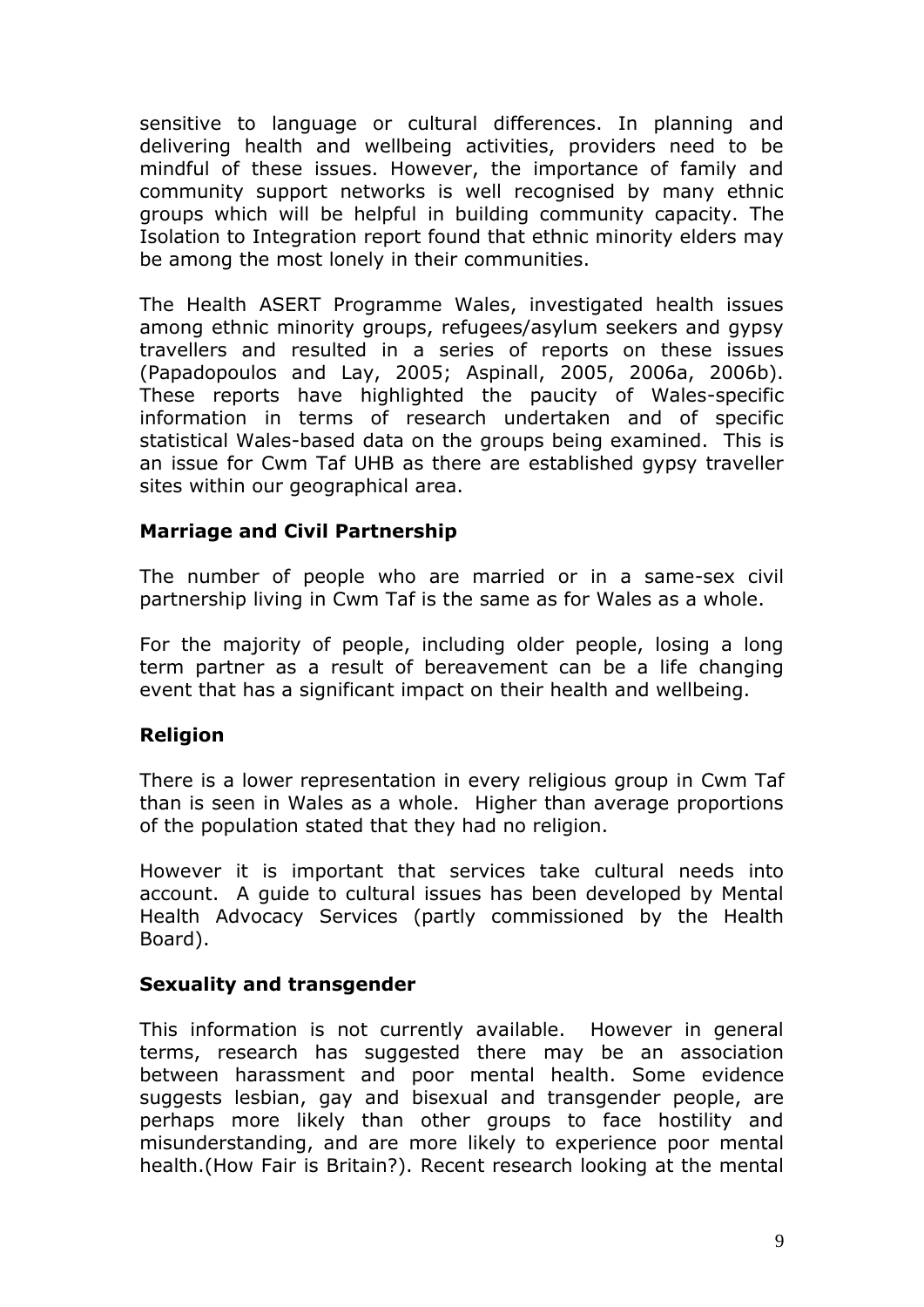health and emotional wellbeing of transgender people has found rates of current and previously diagnosed mental ill health are high.

The Isolation to Integration report found that gay men and lesbians are at greater risk of becoming lonely and isolated as they age because they are more likely to live alone and have less contact with family.

It is also recognised that these groups find it particularly difficult to access services and their dignity and respect must be protected in both hospital and community settings. It can also be an issue for older people who may feel less comfortable about disclosing their sexuality e.g. when living in care homes or when admitted to hospital and their relationships are less likely to be taken into account This is being addressed by the Older Person's Commissioner in the Welsh Declaration of the Rights of Older People.

### **Deprivation**

42% of children are living in poverty in Cwm Taf. Merthyr Tydfil had the second highest level of child poverty in Wales at 26.3%. RCT is 24.7%.

Over 40% of residents in Merthyr Tydfil live in the most deprived fifth of Wales and within Rhondda Cynon Taf over 30% of residents live in the most deprived fifth of Wales. Higher levels of deprivation are evident in every category compared with the rest of Wales and this has implications for access to health generally, as well as other issues such as transport, unemployment and prosperity.

This has implications for our health and wellbeing given the association between deprivation and ill-health, which manifest in shorter life expectancy than the rest of Wales. There is also a gradient in life expectancy across Cwm Taf with higher levels of deprivation in valley communities, compared to the less deprived areas along the M4 corridor. A man born in the most deprived areas of Cwm Taf can expect to live 5 years less than if he were born in the less deprived areas.

We also observe this gradient in healthy life expectancy - defined as the number of years lived in good health and Disability-Free Life Expectancy. This means that a man born into one of our most deprived communities can expect to live 23 years of his already shortened life with a disability or limiting long term illness.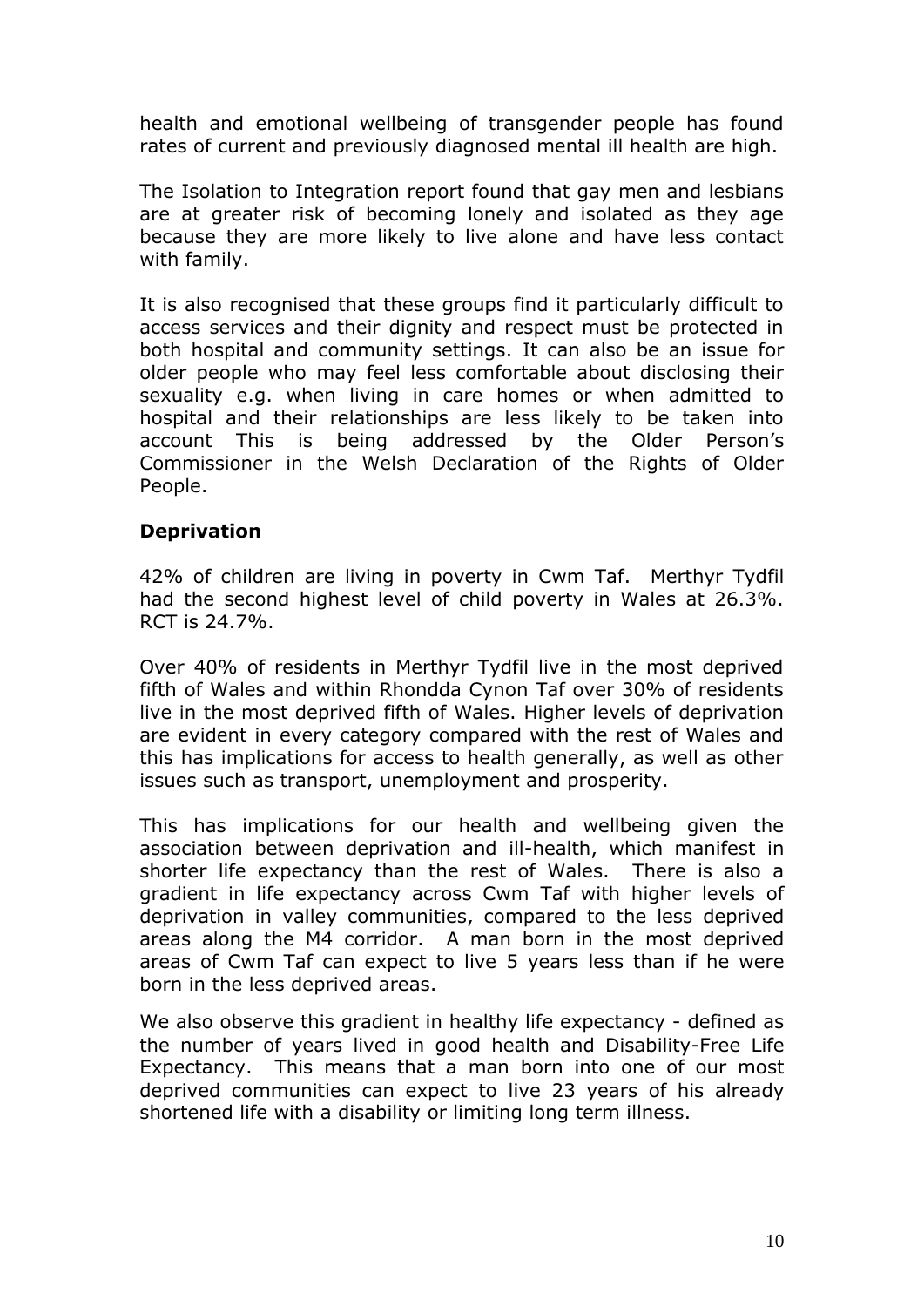People in more deprived areas are more likely than people in other areas to report a range of key illnesses including high blood pressure, diabetes and mental health problems.

### **Physical and Mental Health**

The projected increase in the number of older people (75 and over) is likely to cause a rise in chronic conditions such as circulatory and respiratory diseases and cancers. Acute exacerbations and social problems in such people will have implications for A&E services AND emergency hospital admissions. Stroke is more common over the age of 55, with the rate doubling with every decade of life thereafter.

The Cwm Taf population report the poorest mental health status of all Health Boards in Wales. This could have implications in terms of recovery as emotional well-being, positive attitude and happiness are likely to contribute to a good recovery (as found by the Care Quality Commission).

In relation to older people, we expect dementia to be an issue of increasing significance. By 2030, our population of people over the age of 65 with dementia will increase by 53.7% and an increase of 61% is expected for people over 80 years old. When combined with the projected increase in physical health needs (from a range of illnesses and conditions that become more prevalent with age), the overall impact on health and social care services will be significant. Our proposed new service model is intended to address this challenge by changing the way these needs are met in the future.

Estimates suggest that one in three people aged 65 years and over experience a fall at least once a year – rising to one in two among 80 year-olds and older. Although most falls result in no serious injury, approximately 5 per cent of older people in the community who fall in any year sustain a fracture or require hospitalisation. Approximately 70 people over the age of 65 attend A and E services in Cwm Taf every week. The consequences of a fall in later life can be significant, both physically and emotionally, causing loss of function, mobility, independence and confidence.

Poor health and disability, including reduced mobility, cognitive and sensory impairment, all increase older people's chances of being lonely. A number of studies, cited in the Isolation to Integration report, highlight the serious ill health consequences of being lonely or isolated and a close association with higher rates of mortality. According to the Depression Alliance (2015) depression causes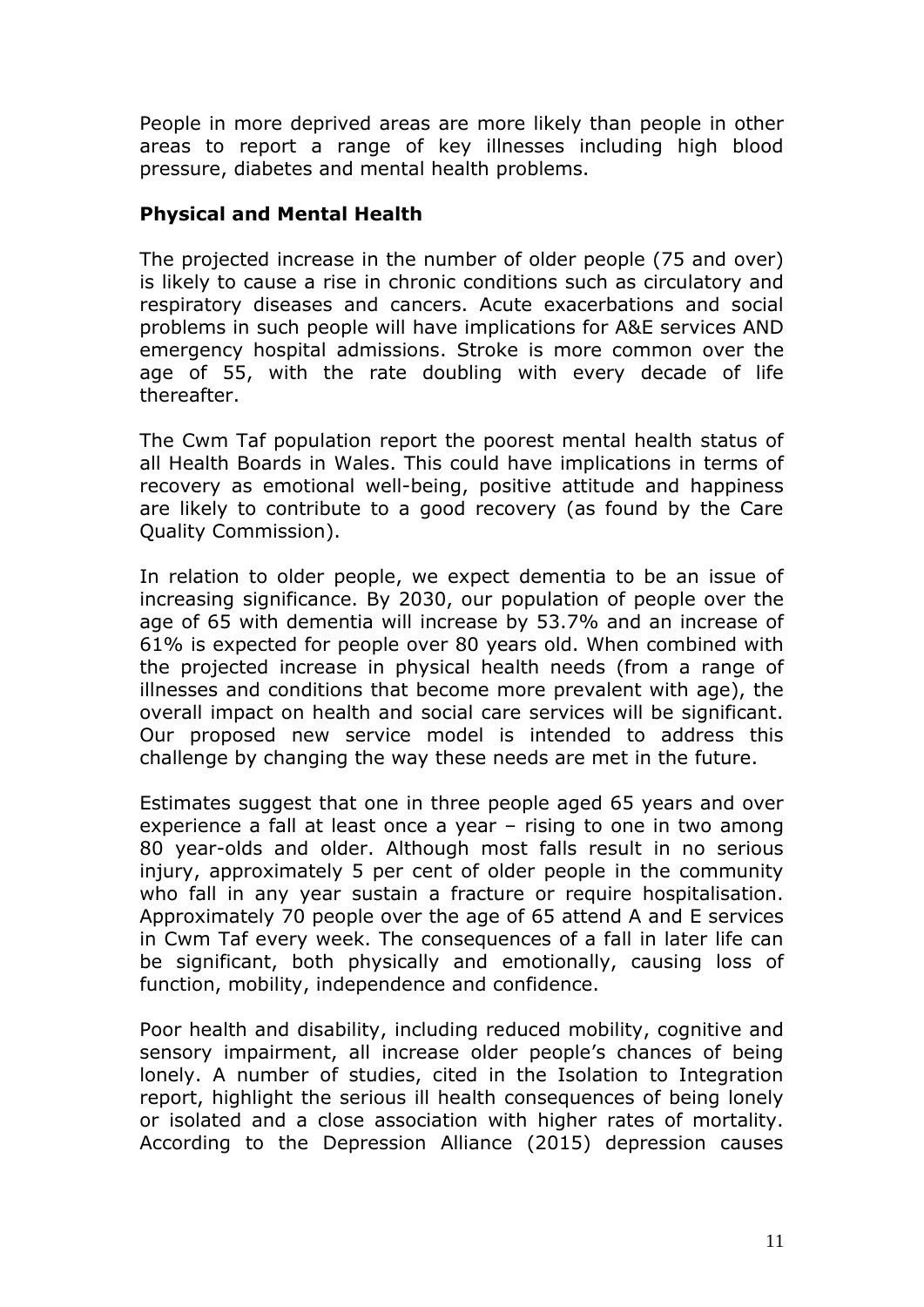loneliness and loneliness causes depression – both are closely linked.

## **Carers**

The 2001 census shows that 12.6% of the population in Merthyr Tydfil and 12.5% in Rhondda Cynon Taf provide care to a family member, friend or neighbour. In 2001 in Rhondda Cynon Taf, there were 29,640 Carers and in Merthyr, 7,427 Carers a combined total of 37,067. It is probable that the number of carers is even higher, as the census indicates that 65,055 people reported a long term limiting illness, yet only 32,497 reported they were carers. Whilst not everyone with a limiting long term illness would have a carer, it is surprising the number of people reporting themselves as a carer is not higher.

Of those carers that we know about, a total of 11,752 carers provide a significant level of support - over 50 hours of care per week. This has increased by 9% in Merthyr Tydfil and 7% in Rhondda Cynon Taf since the 2001 Census.

As a very general guide, the Survey of Carers in Households - England, (Health and Social Care Information Centre 2009-10) found that carers were more likely to be women than men; 60 per cent of carers in England were women; carers were most likely to be aged 45-64 (42 per cent); a quarter (25 per cent) were aged 65 or over. Around half (46 per cent) of carers were in paid employment, 27 per cent were retired from paid work and 13 per cent were looking after their home or family; 92 per cent of carers were white, while 8 per cent were from black and minority ethnic (BME) backgrounds.

Figures from the Office for National Statistics show that the rate change in the number of carers by age group is most significant for people over the age of 65. From 2001- 2011, there was an increase of over 30% in both RCT and Merthyr Tydfil in the number of carers over 65.

This is relevant to issues raised in relation to gender, age and ethnicity and also to references to empowering users and their carers.

# **Welsh Language**

In Cwm Taf, 12.3% of adults and 8.9% of children are able to speak Welsh. The proportion of those who are able to understand, speak and/or write Welsh varies within this. It is possible that the elderly or confused may prefer or need to communicate in Welsh and every effort will be made to accommodate this eg Ward B2 at Ysbyty Cwm Rhondda has recently been designated a Welsh language ward.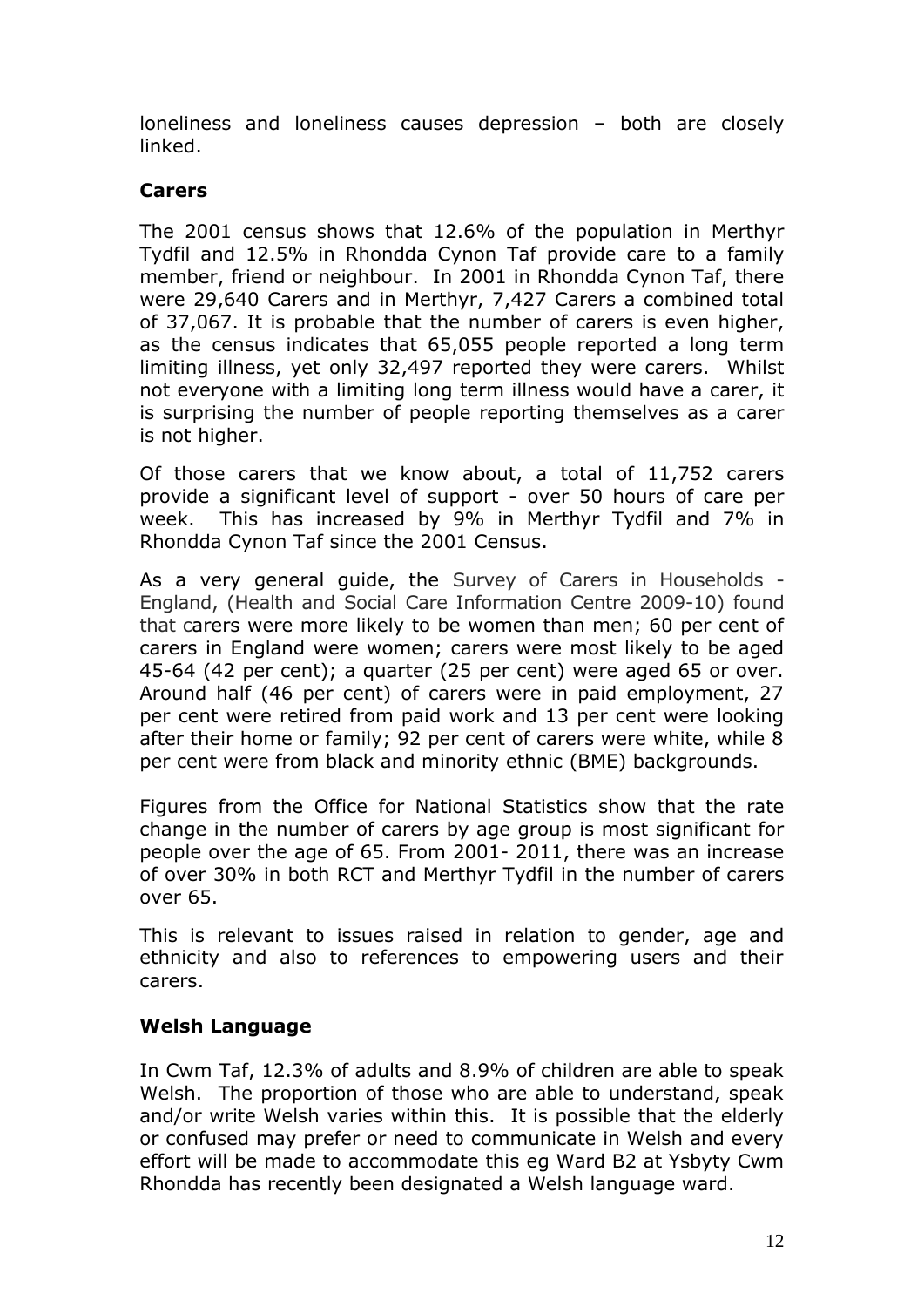#### **Human Rights**

At its most basic, care and support offers protection of people's right to life under Article 2 of the European Convention by ensuring their most fundamental physiological needs, such as eating, taking medication, getting up in the morning and going to bed at night are met. But for those who require it, and those with whom they share their lives, the availability and organisation of care and support also determines whether they enjoy a number of other important human rights including freedom from inhuman and degrading treatment (under Article 3 of the Convention) and the right to respect for private and family life (under Article 8). These rights are underpinned by some important human rights principles: dignity, autonomy and respect.

One of the main changes will be the emphasis on early discharge and community care and the Equality and Human Rights Commission led an inquiry in England into 'the protection and promotion of human rights of older people requiring or receiving care and support'. Whilst it focused on home based domiciliary social care, the findings and recommendations are also relevant to other services. The inquiry stated that 'all public authorities have duties to promote human rights.

### **6. EQUALITY PROFILE OF STAFF WHO MAY BE AFFECTED BY THE REGIONAL PLAN**

One of the priorities in the Regional Plan is to secure a sustainable and good quality workforce across health and social care. There is a Cwm Taf Social Care Workforce Development Partnership with a workforce development plan which will help to address implications for staffing.

We will need to consider the implications of the new service models for our staff. It is important that if staff are required to relocate or work differently, eg as part of integrating services, their personal characteristics and circumstances are taken into account, particularly if their journey is more difficult or their work pattern changes e.g. their age and family commitments. Appropriate organisational change policies should be taken into account.

## **7. THE ENGAGEMENT EXERCISE**

Our approach was not reliant on statistics alone – we made efforts to understand our communities by undertaking widespread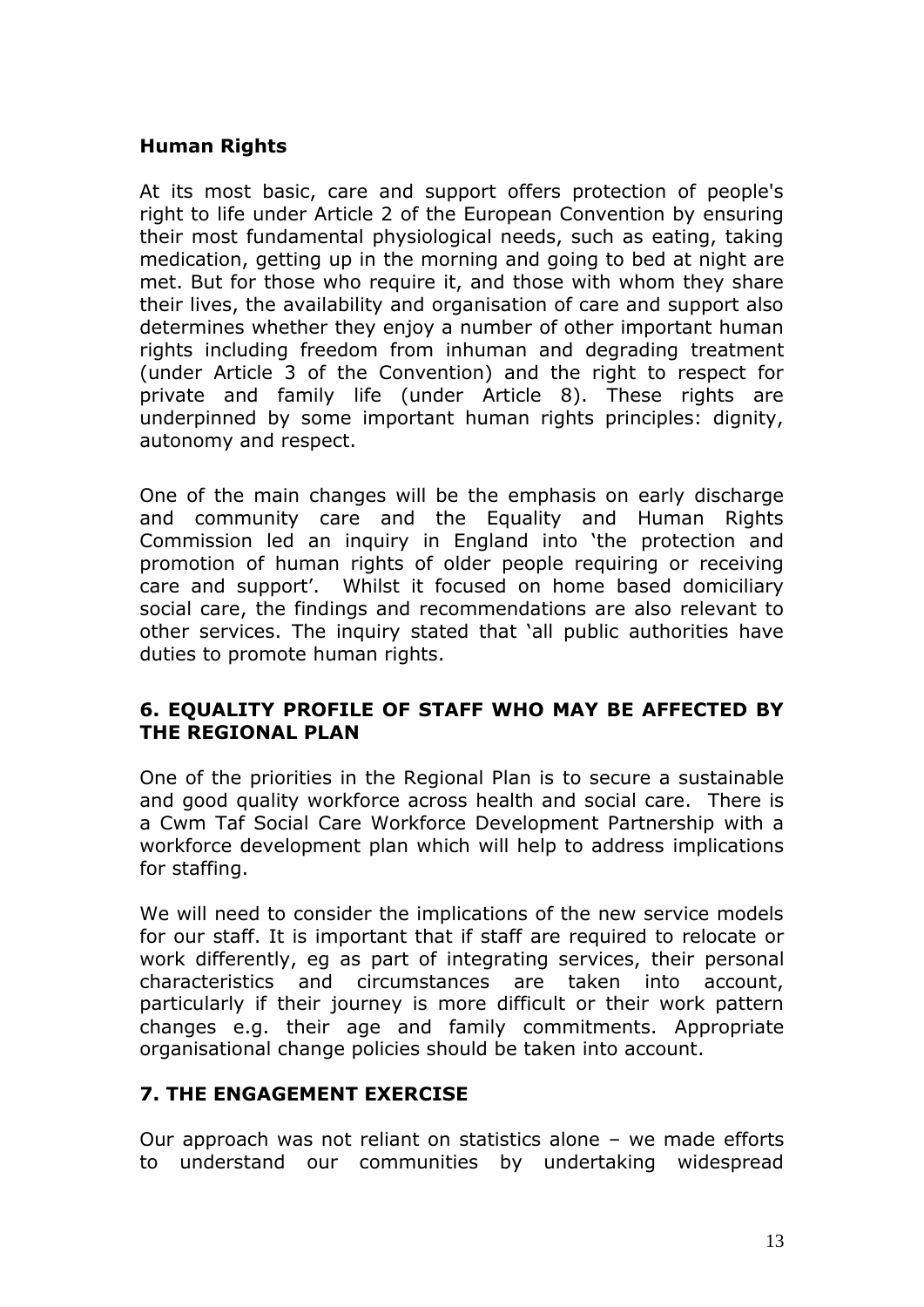stakeholder and public engagement to develop a more complete picture of what matters to people, what works well and what needs to improve and change.

3 Community Panel Events were held in Abercynon, Porth and Merthyr Tydfil in December 2017. The information gathered at each of the events provided a rich source of information to inform the development of the Regional Plan. Members of the community could respond through facilitate discussion to:

- Getting information, advice and assistance
- Stopping problems before they start
- Stopping problems before they get worse
- Connecting you to your community
- Seamless services
- Making it personal and working together with you

Those who attended were encouraged to share their own experiences and explore good practice though positive experiences, or use negative experiences to frame improvement opportunities. The people who attended had very local information on issues in their geographical area and area of interest/ expertise which provided a rich source of information to help steer and shape plans.

Members of the Community Panels had an opportunity to respond to the Regional Plan by focussing on the following themes:

- Identifying positive opportunities for co-production and building on community assets.
- Identifying good practice in relation to the provision of information advice and assistance that supports resilience and well-being.
- Exploring what outcomes people would expect from efficient and reliable community services.
- How they want to be kept informed on progress and the changes to the area plan.

Group discussions consisted of:

| Group 1 | <b>Getting information and advice</b>                        |
|---------|--------------------------------------------------------------|
|         | <b>Seamless Services</b>                                     |
|         | Connecting you to your community and effective participation |
| Stage 1 | Give an example of where has worked well?                    |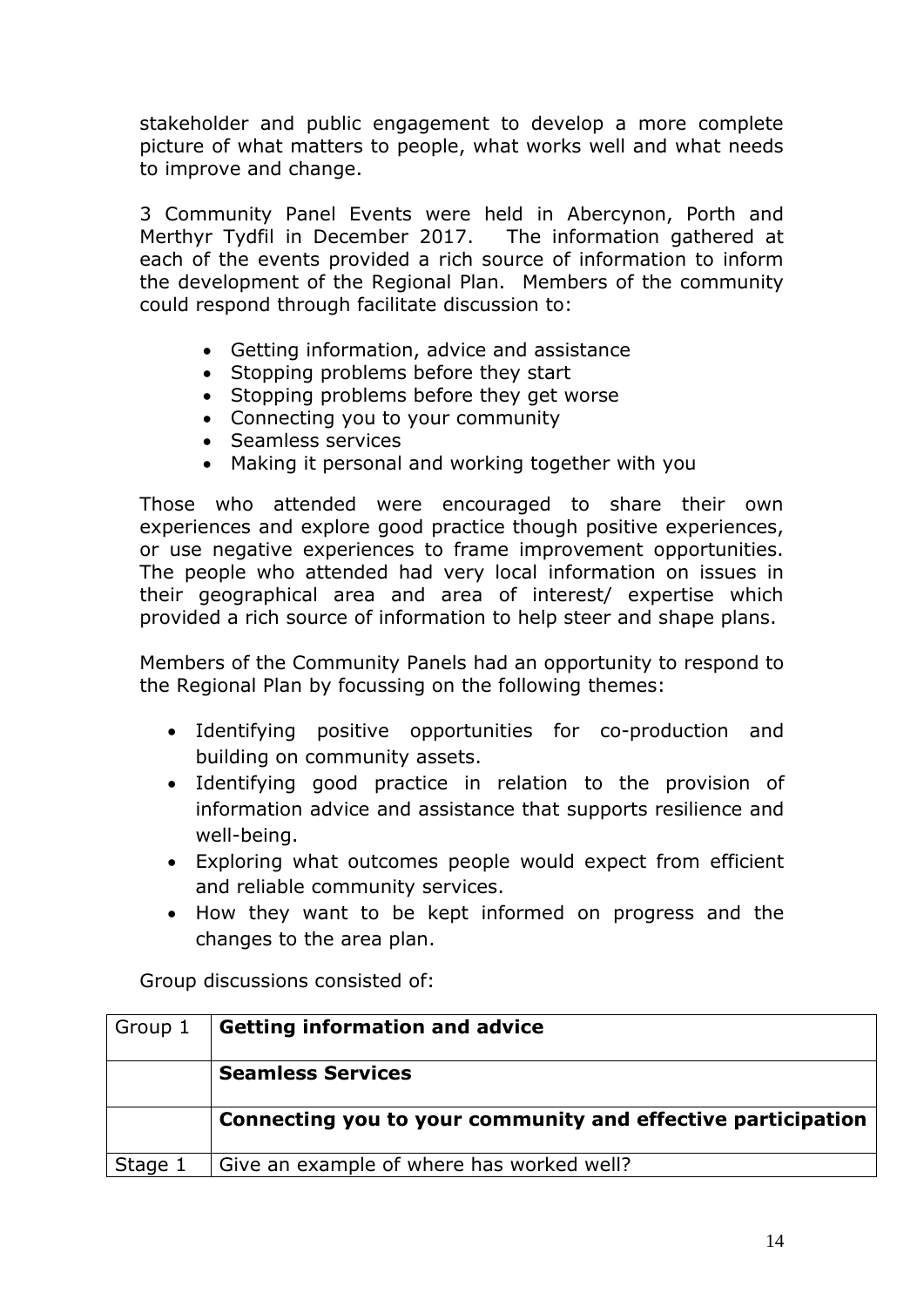| Stage 2 | What would good look like? i.e. Where would it be, who would use it |
|---------|---------------------------------------------------------------------|
|         | and what would happen?                                              |
| Stage 3 | Discussion about what's feasible versus desirable                   |

| Group 1 | Working together with you $-$ co-production                                                   |
|---------|-----------------------------------------------------------------------------------------------|
|         | Making it personal - being listened to and understood                                         |
|         | Stopping problems before they start - prevention                                              |
| Stage 1 | Give an example of where has worked well?                                                     |
| Stage 2 | What would good look like? i.e. Where would it be, who would use it<br>and what would happen? |
| Stage 3 | Discussion about what's feasible versus desirable                                             |

A detailed report from the Community Panels has been produced and feedback from these events will enrich the Cwm Taf Regional Plan and add to its continued development and delivery. The detailed ideas and examples of good practice expressed will be fed into the specific pieces of work and the next steps we take to develop and deliver on the actions in the Plan.

Running through each of the engagement events was the importance of communication, as appropriate to the different protected groups, getting it right, and good quality information.

The importance of good quality, easily accessible and understandable information and advice was emphasised by all.

#### **8. POTENTIAL POSITIVE AND NEGATIVE IMPACT IDENTIFIED**

More specific impacts that have been identified in the Cwm Taf Regional Plan are as follows:

## **8.1. Positive:**

i) The Plan responds to the findings of the Population Assessment for the following groups

- $\triangleright$  Carers
- $\triangleright$  Older people
- $\triangleright$  Health, physical disabilities and sensory impairment
- $\triangleright$  Learning disabilities including autism
- $\triangleright$  Mental health
- $\triangleright$  Children and young people
- $\triangleright$  Violence against women, domestic abuse and sexual violence

In addition the Plan prioritises integration for the following

- Older people with complex needs and long-term conditions, including dementia
- People with learning disabilities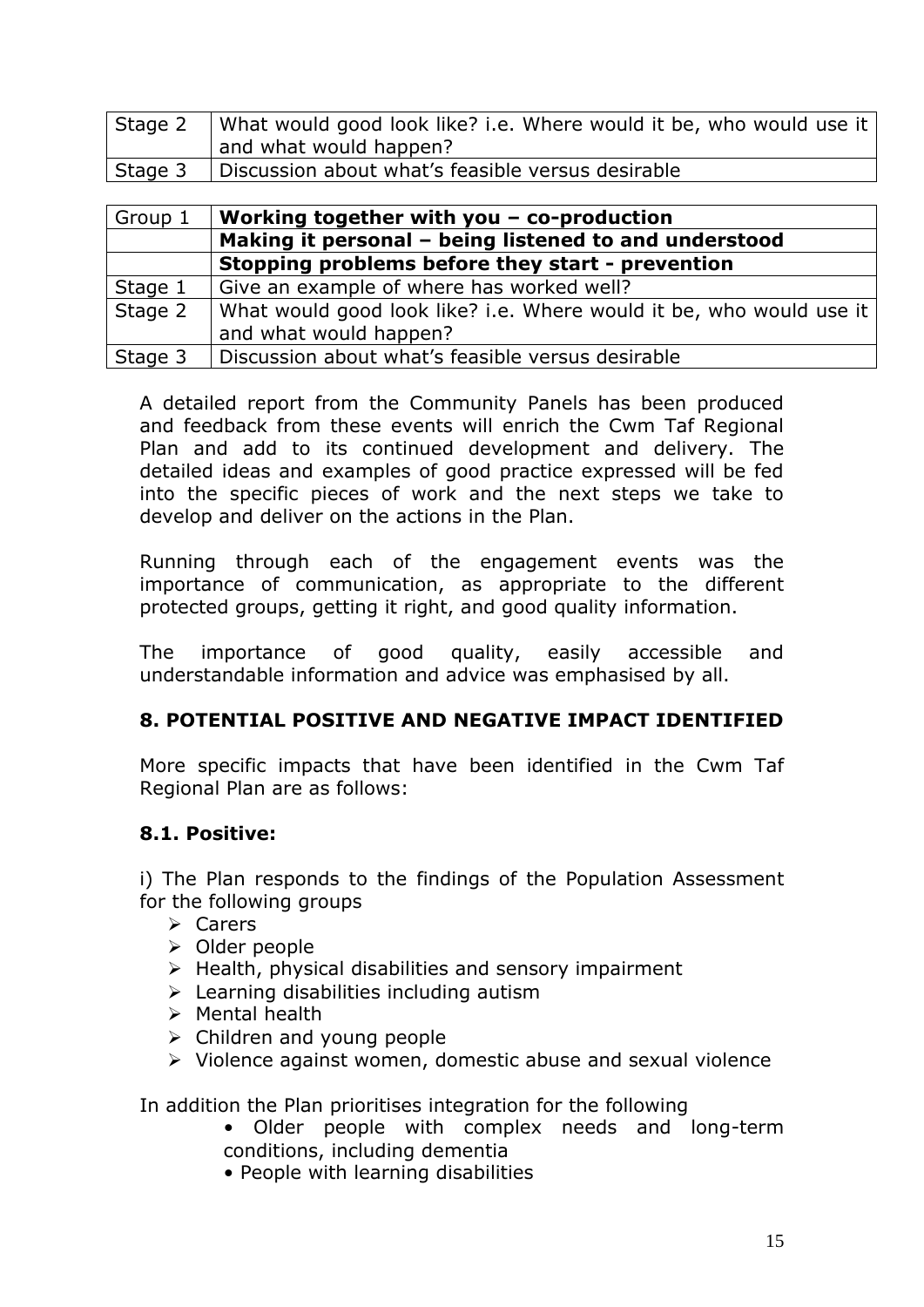- Carers including young carers
- Integrated Family Support Services
- Children with complex needs due to disability and illness

The implementation of the Strategies/Statements of Intent for Older people, Carers, Children and Young People and People with Learning Disabilities and their families will directly have positive impacts for several of the protected characteristics groups. There is a commitment to develop a Statement of Intent for people with Physical Disability and/or Sensory Impairment.

ii) There is a focus on preventative services and early intervention.

iii) There is a focus on actions in relation to information, advice and assistance. The ways in which we provide this must take account of differing needs in the way people can access and make use of such information.

iv) The Plan has a commitment to an ongoing conversation on how we engage with service users, citizens, community groups to support asset based/co-productive planning and commissioning processes

v) It was felt during engagement that the priorities and issues identified were broadly the right ones. The challenge of engaging people in developing the plan was identified and several suggestions and offers about how this could be done were provided. Using easy read, better use of IT where people access services, local hubs, running a dedicated group for people with dementia, using the auspices perhaps of the Alzheimers Society and/ or MIND.

vi) New ways of delivering services such as social enterprises and building on community assets were identified. These include initiatives and activities set up within communities by communities such as walking groups and community choirs, which also provide opportunities to improve well-being, remove social isolation and share information.

vii)The willingness to engage, encourage others to engage and stay involved came through at each of the engagement events. This will be positive for the future as we implement the Plan.

## **8.2. Negative**

- i) The diversity and challenge of seeking and obtaining information was highlighted. There is no one clear centrally used source that people identify with using.
- ii) It is challenging to access information for people who have severe learning disabilities, which are compounded by health problems.
- iii) Another specific area which was felt to be difficult to access information is finance, debts and benefits.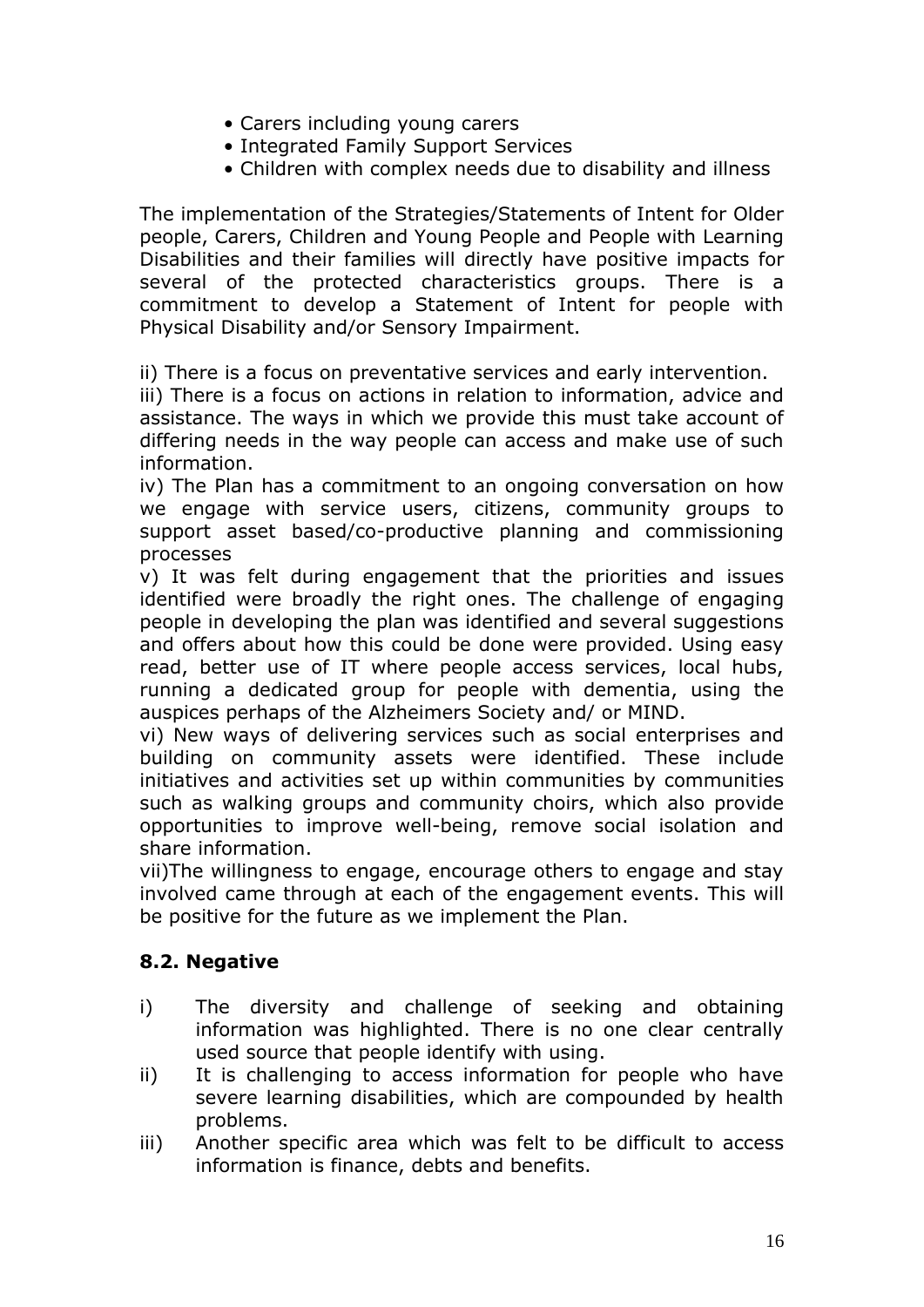- iv) Staff also can struggle with awareness of the information people are seeking. There is a need to provide consistent good quality training/information for staff about services which are available
- v) Lack of IT for example access to internet in community/day centres can be a problem.
- vi) Lack of transport was seen as a problem at certain times and in some areas where communities feel isolated.

Overall it is considered that the benefits to be gained from the implementation of the Cwm Taf Regional Plan will outweigh any negative impacts. The potential negative impacts will be addressed as identified below and as the Cwm Taf Regional Plan is implemented.

### **9. PLANS TO ALLEVIATE ANY NEGATIVE IMPACT**

#### **Whole system approach**

To mitigate against a lack of coordination which considers the planning and delivery of the different components of any new service model in isolation, a whole system approach will be adopted where public sector agencies work together with Third Sector and private sector partners to identify risk and take actions in a planned and proactive way. The Cwm Taf Regional Plan advocates this approach and commits our organisations to shifting the emphasis in budget allocations away from traditional long term services towards services that promote wellbeing and independence. It is intended to act as a catalyst to transform the way we commission services in partnership.

We are already looking at opportunities to develop more preventative activities and building community capacity with our Third sector and community partners e.g. our priority to support health and wellbeing initiatives includes activities such as the 5 Ways to Wellbeing programmes; the Community Capacity grant scheme and Community coordinators funded through the Intermediate Care Fund; befriending schemes and initiatives to reduce social isolation and loneliness. Whilst some areas such as housing and transport are not the responsibility of the SSWB Partnership Board, they can impact on people's need for care and support. We will work with the Cwm Taf Public Services Board on joint actions where appropriate eg around community resilience and loneliness and isolation.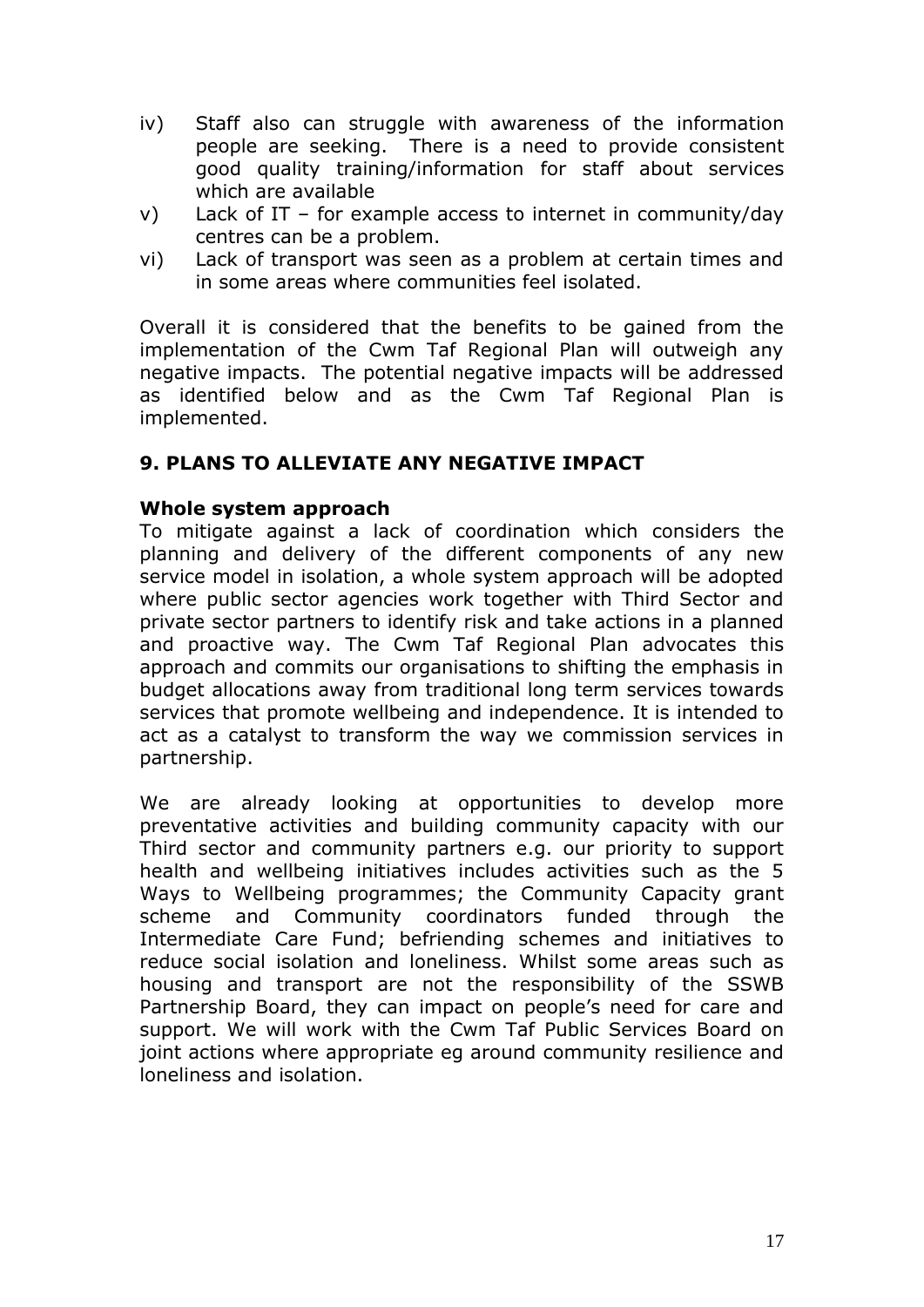### **Information and advice**

The Regional Plan contains a number of actions designed to ensure there is consistent, timely and easy access to information, advice and assistance that supports resilience and well-being. The ideas and examples highlighted in our engagement will be fed into our detailed plans going forward.

### **Staff training**

Training will be needed to support staff in continuing to adapt to new service models and ethos of care as well as the legislative changes in the Social Services and Wellbeing Act and the Regulation and Inspection Act.

### **10. MITIGATION**

An effective EIA takes into account the views and opinions of those who may be affected by the policy and what is already known about how the policy might affect different groups. This includes national evidence, Public Health Wales information, census data, public and service user views wherever possible in order to identify and address issues.

The consideration of mitigating measures and alternative ways of doing things is at the heart of the Equality Impact Assessment process. Different options have been considered in the development of the Cwm Taf Regional Plan. The consideration of mitigation of adverse impacts is intertwined with the consideration of all actions. Mitigation can take the form of lessening the severity of the adverse impact.

Ways of delivering services which have a less adverse effect on the relevant equality category or issue, or which better promote equality of opportunity for the relevant equality category, have been considered. The preliminary issues and potential mitigations have been listed earlier in this document and will be revisited as the service changes are agreed and developed.

#### **11. SUMMATION – GENERAL DUTY**

#### **Due Regard to 3 elements of general equality duty**

This Equality Impact Assessment is representative of a real attempt to address the following questions:

Does this service change help to eliminate discrimination?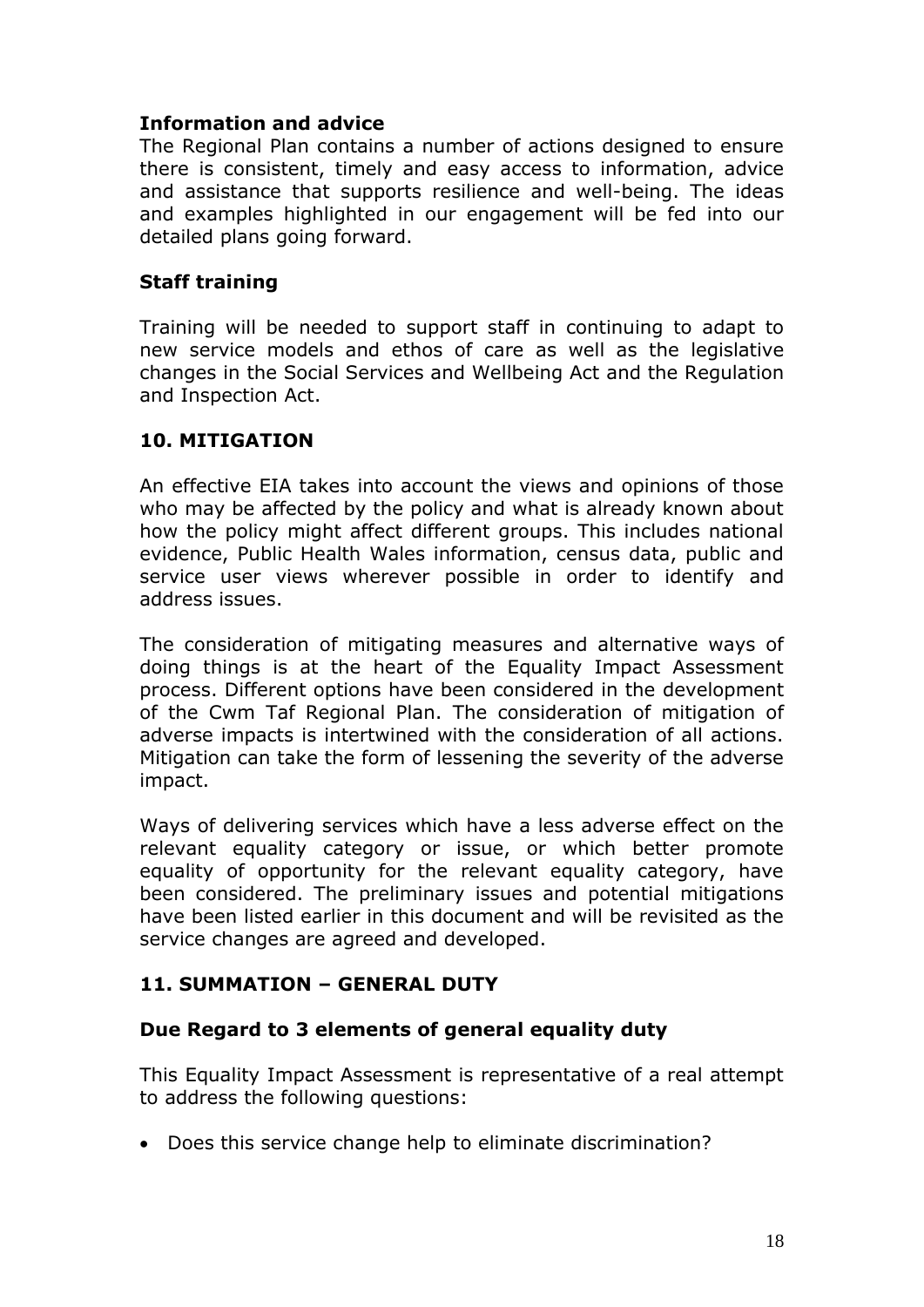Yes, although there is no perceived discrimination in the way services are currently provided, the focus on the needs of the citizen and the intentions within the Cwm Taf Regional Plan to support them to lead healthy, independent and fulfilled lives will have a positive impact. The provision of more care within people's own homes and local communities will enable greater privacy and personalised care that meets their individual needs and lifestyles.

Does this service change help promote equality of opportunity?

Yes – The Cwm Taf Regional Plan will ensure a more co-ordinated approach to support and services. For many, this will enable them to remain at home with the consequent benefits in terms of their individual needs, lifestyle choices and community links.

 Does this service change help foster good relations between people possessing the protected characteristic and those that do not?

Yes - The Cwm Taf Regional Plan is built on a co productive approach. The focus on building community capacity and working alongside individuals, families and communities will encourage good relations, intergenerational working and a sense of ownership and belonging.

Where staff are better trained to meet individual needs and where services are also designed to meet them, this can also minimise problems for and between people.

Where any concerns relating to equality have been raised, these have been identified and explored in order to establish possible mitigation and to avoid discrimination against any particular groups and to promote equality of access to services. This has involved engagement with different groups in relation to the protected characteristics in accordance with the Equality Act 2010 through the use of appropriate media, fora and by building on existing relationships.

The composition of the local population (2011 Census and Public Health information) has been analysed and issues considered.

## **12. MONITORING ARRANGEMENTS**

The impact of the proposals will be closely monitored and careful consideration will continue to be given to the points highlighted in